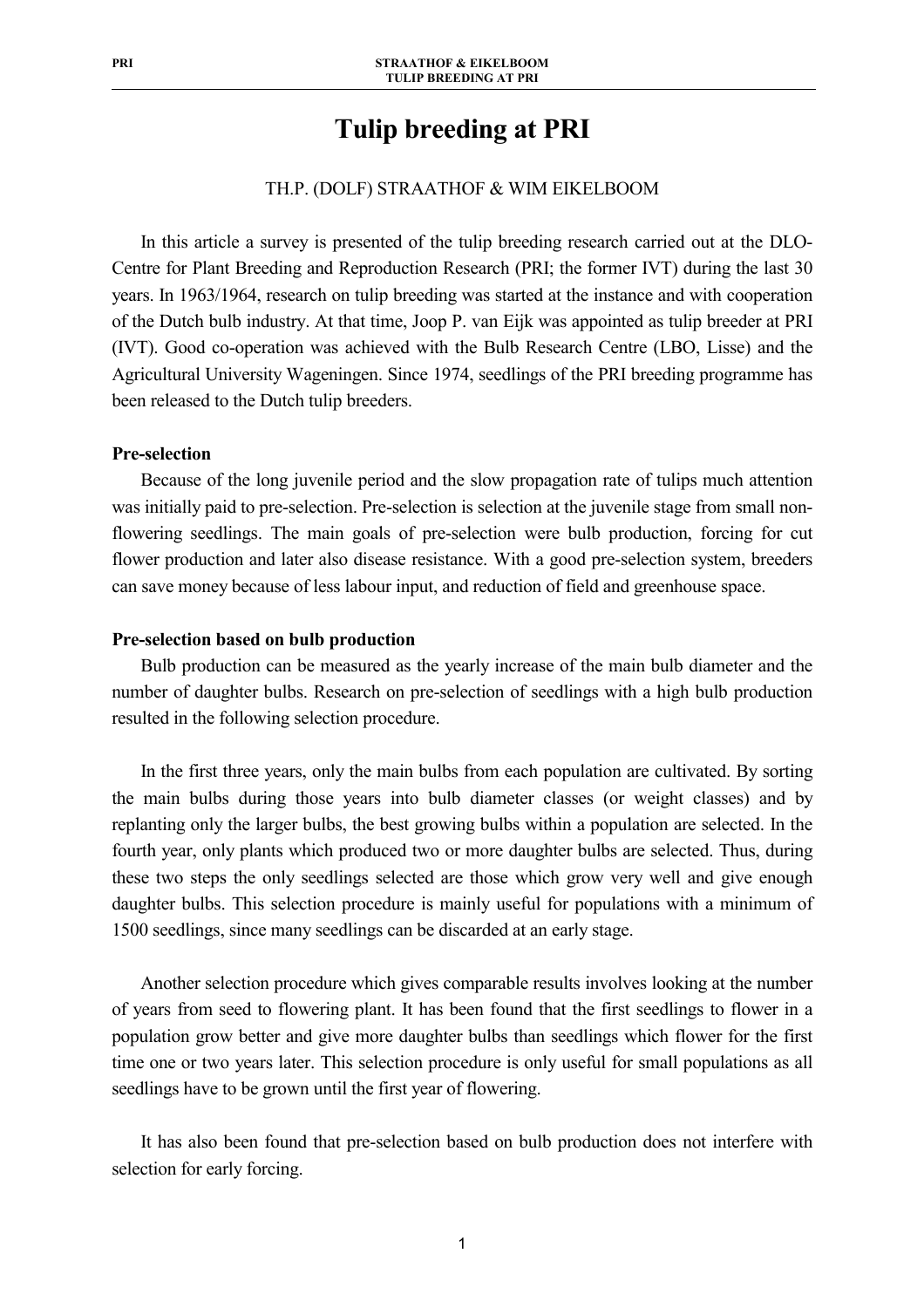# **Pre-selection based on forcing**

Forcing for cut flower production is the most important quality for tulip breeders. This will be obvious from the following production figures. Approximately 50 per cent of the bulb growing acreage in the Netherlands is planted with 20 cultivars which are all suitable for forcing. Furthermore, the ten most important cut flower cultivars account for approximately 50 per cent of the tulip cut flower production in the Netherlands.

Research on pre-selection showed that the juvenile seedlings which sprout and die early in comparison with the other juvenile seedlings can be forced as the earliest flowering ones at the adult bulb stage. This knowledge is rarely used by the hybridizers in their breeding programmes because of the administrative effort needed.

Besides earliness, other characteristics such as stem length (lower and upper internode), firmness of leaves and stem, leaf position and leaf number, flower size, bud presentation and the proportion between flower and leaves are also important. Consequently, in practical breeding, seedling populations consisting of bulbs large enough to initiate a flower are all forced and judged for the characteristics mentioned above. This strategy means that many seedlings have to be cultivated for at least five years but in the end will not pass the selection criteria.

In 1978 and 1979, plant material obtained from the pre-selection research was released by PRI to the breeding companies. The cultivars 'Debutante' and 'Silver Dollar' are the best known results at present, they also have a long vase life.

## **Shortening of the juvenile period**

Besides pre-selection, another approach to speed up tulip breeding is shortening of the juvenile period. By cultivation in greenhouses and storage in climate rooms with standardised conditions the growth cycle could be reduced from one year to eight months. In two years, three growth cycles could be obtained. Despite additional lightning, however, the seedling bulbs from the greenhouse with three cycles of cultivation were not larger than the bulbs from outside with only two cycles of cultivation.

Nowadays, by applying optimal field and storage conditions it is possible to shorten the juvenile period from 4-5 years to 3-4 years.

## **Flower colour and flower shape**

The tulip derived its fame mainly from its diversity in flower colour and flower shape. Almost all consumer wants can be fulfilled by exploring this diversity. Biochemical analyses of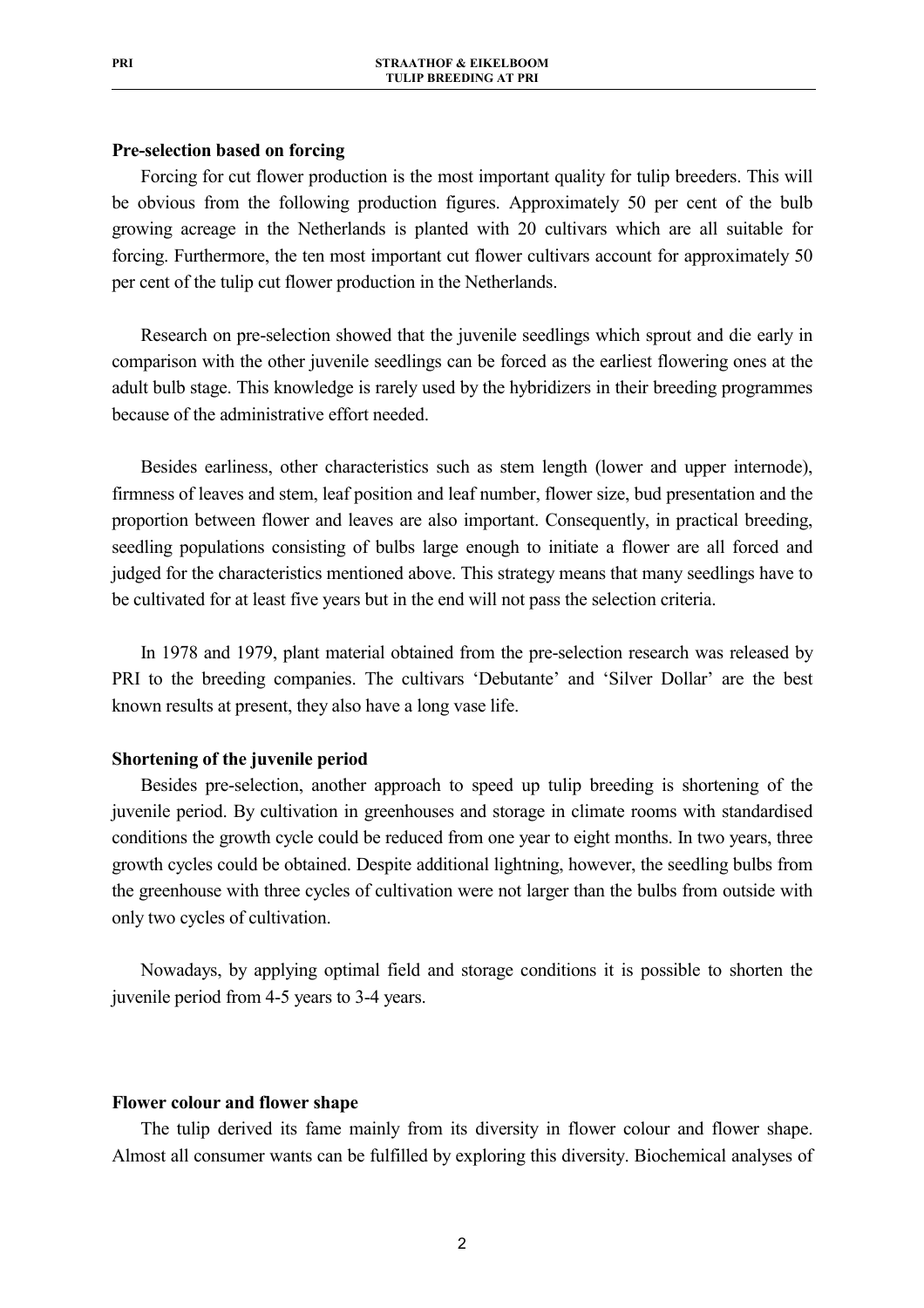flower pigments and crossing experiments were carried out to obtain more knowledge about the inheritance of flower colour and flower shape.

## **Inheritance of flower colour**

Flower colour is determined by the composition and proportion of different flower colour pigments. Colour pigments have been determined from approximately 500 modern and older cultivars and *Tulipa* species. Yellow flowers contain only carotenoids, while orange flowers contain at least carotenoids and cyanidin. Red flowers contain cyanidin and mostly also pelargonidin and purple flowers contain a combination of cyanidin and delphinidin. Pink flowers contain the largest variation in flower colour pigments but the level is mostly lower compared to the other colours. White flowers contain almost no colour pigments.

From approximately 1000 seedlings obtained from 21 populations the flower colour was compared with the flower pigment composition. In addition to single-coloured tulips there are also multi-coloured tulips e.g. pink-red and purple-red. Flowers with approximately the same colour differed in the flower pigment composition and flowers with approximately identical flower pigment composition differed in flower colour. Furthermore, in several seedlings flower pigments were found which were not present in either of the parents. Consequently, it is generally not possible to predict the flower colour of the progeny on the basis of the flower pigment composition of the parents. For example, a yellow x yellow cross can result in some red seedlings.

# **Inheritance of flower shape**

Crosses were made between lily-flowered, double-flowered, edge-coloured, single-coloured and base-coloured cultivars to study the inheritance of flower shape and other flower characteristics. As with the inheritance of flower colours, prediction of the inheritance of flower shapes in relation to that of their parents appeared to be difficult.

The lily-flowered cultivar 'Dyanito' combined with a non lily-flowered cultivar gave almost no pure lily-flowered seedlings. Populations with *T. accuminata* as a parent, however, gave many beautiful lily-flowered seedlings. The cultivars 'Novired' and 'Talbion' were released from this programme by PRI.

The double-flowered tulip 'Abodement' gave hardly any pure double-flowered seedlings. Cultivars are known, however, which pass on this characteristic much better. Crosses between edged-coloured cultivars gave high percentages of edged-coloured seedlings and when combined together with non-edged cultivars the offspring resulted in approximately 50 per cent of edged-coloured seedlings.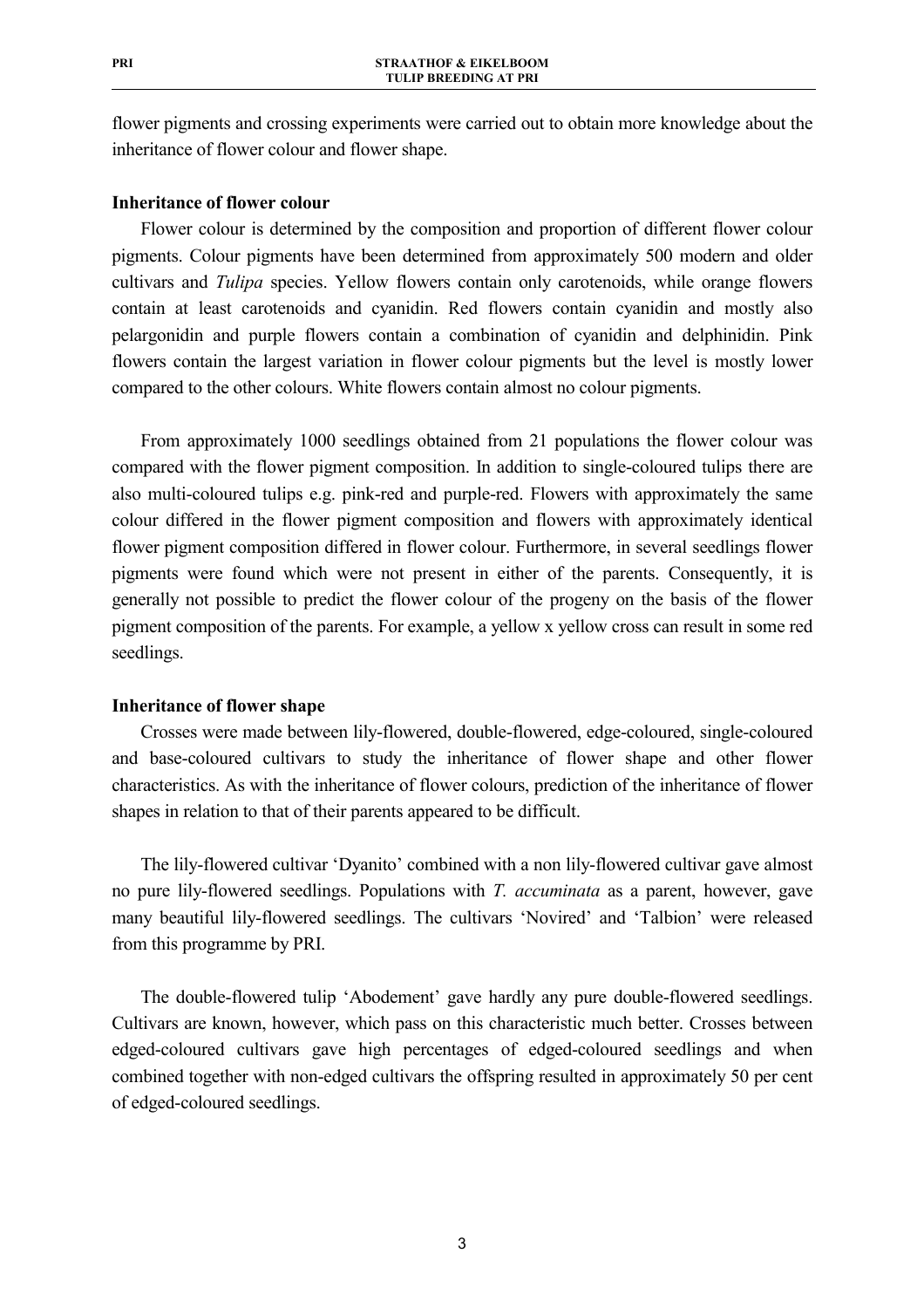Thus, of the flower colours and flower shapes investigated, we find that the results depends on the parents used. Only when a parent is used several times in crosses can a prediction be given for its progeny.

## **Parrot tulips**

Parrot tulips are famous because of their bizarre flower shape. In the past, this shape was obtained only by spontaneous mutation of cultivars. From an inbreeding programme at PRI a "genetic" parrot was found in a selfing of the cultivar 'Cordell Hull'. This cultivar, named 'Amethyst', and other "genetically" based parrots were released to the breeders in 1978. Crosses with these parrot tulips gave new parrots in their progeny.

#### **Mutation breeding**

New cultivars can be obtained by mutation breeding as well as by hybridization. Spontaneous mutations are found regularly in tulips. Mutations can show another flower (edge) colour or flower shape (parrots, fringed and double). Differences exist in the mutation sensitivity of cultivars. Many mutants are known from cultivars, like 'Bartigon', 'William Copland', 'Murillo' and 'Apeldoorn'.

In order to stimulate mutations artificially, the possibilities of Röntgen (X-rays) for mutation breeding in tulips have been investigated. Main bulbs as well as daughter bulbs can be used for mutation induction; the dosage required varies from 350 to 550 rad. Tri- and tetraploids need a higher dose than diploids. The radiation can be applied early in the planting season (August) or late (November). Using early radiation, many deformed plants are found in the field in spring and sometimes mutations are already visible. Late radiation gives no deformation in the first year, but does do so in the second year of cultivation, when many bulbs will not flower. All plants have to be cultivated three to four years, before selection for mutations can begin. Again, differences between cultivars can be found in the number of mutations obtained. Besides mutations in flower colour and flower shape mutations also occur in the colour of the leaf edge, in plant length and in bulb production.

In 1975, 1977 and 1978 several radiation mutants of 'Preludium' and 'Lustige Witwe' were released by PRI. One of the mutants was 'Santina', a leaf edge mutant of 'Lustige Witwe'. Many breeders are still using the mutation techniques developed by PRI.

#### **Tetraploids**

The number of chromosomes of many cultivars and *Tulipa* species have been counted at PRI. The tulip assortment consists mainly of diploids (2 sets of 12 chromosomes;  $2n = 2x = 24$ ), some triploids (mainly Darwinhybrids) and a rare tetraploid  $(2n = 4x = 48)$ . Since tetraploids are more robust and firm than diploids, research has been carried out to obtain more tetraploids. By making crosses between tetraploids new tetraploids were obtained. Several of these tetraploids were released by PRI in 1974 of which 'Judith Leyster' is best known.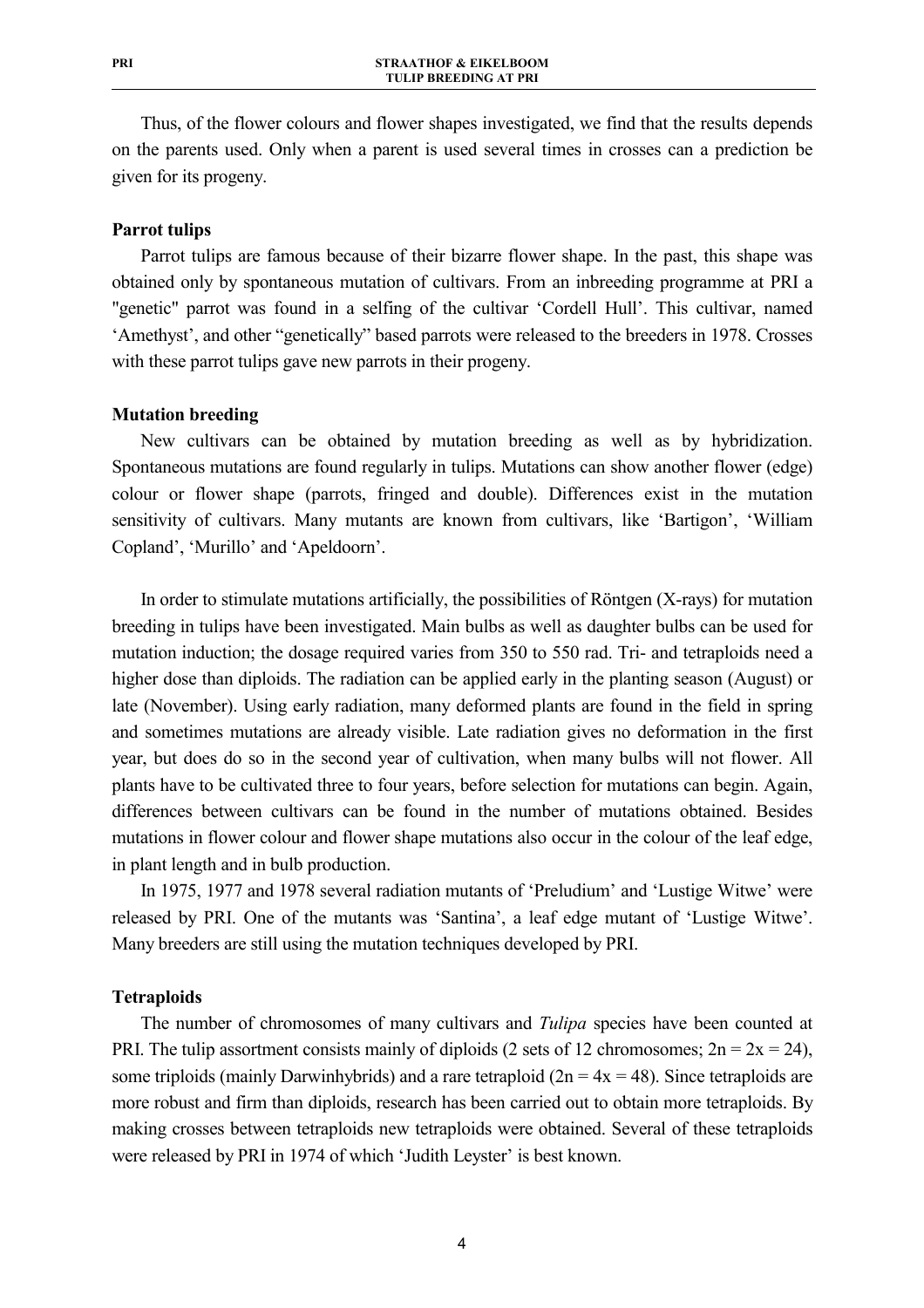A problem with the existing tetraploids was that their progeny flowered late in the season, which made them unsuitable for early forcing. Consequently, other techniques for obtaining tetraploids were used. By placing young seed buds, which were pollinated a week before, for one day in a cylinder with laughing gas  $(N<sub>2</sub>O)$  with five to six atmospheric pressure, tetraploid seedlings were obtained. To improve the fertility of these tetraploids they were crossed mutually. Highly fertile tetraploid cultivars of *T. gesneriana* and tetraploids of *T. fosteriana* and *T. kaufmanniana* were released in 1989. In 1991, tetraploid lily-flowered *T. gesneriana* tulips were released by PRI.

Crossing tetraploids with diploids can result in strong growing triploids. Unfortunately, these triploids are mostly sterile and can not be used in further breeding. Tetraploid *T. gesneriana* cultivars can also be used in combination with diploid *T. fosteriana* to obtain Darwinhybrids with a better vase life and suitable for early forcing. In 1988, the cultivar 'World's Favourite' was released, bred from a tetraploid *T. gesneriana* seedling ('Denbola' x 'Lustige Witwe') crossed with a diploid *T. fosteriana* seedling.

## **Interspecific hybridization**

Much attention has always been paid to hybridization between different *Tulipa* species (interspecific hybridization) in combination with the taxonomy of the genus *Tulipa*. Several characteristics are almost not available in the *T. gesneriana* assortment (e.g. extreme earliness), or not available at all (e.g. resistance against tulip breaking virus). In this situation, *Tulipa* species can sometimes be used for introducing these characteristics. Furthermore, many *Tulipa* species or interspecific hybrids can be used to obtain a larger garden tulip assortment.

PRI has probably the largest *Tulipa* species collection in the world. A recent re-examination of this collection by taxonomists has resulted in a revision of the nomenclature of the genus *Tulipa*. The genus consists of the two sub-genera *Eriostemones* and *Tulipa* (formerly *Leiostemones*). The sub-genus *Eriostemones* and *Tulipa* consist respectively of three and five sections (see figure).

Many cultivars of *T. gesneriana* were pollinated with most of the species in our collection. In this way a good view was obtained of which species can be used for interspecific hybridization. Crosses between *T. gesneriana* and species from the *Eriostemones*, like *T. tarda*, *T. pulchella* and *T. turkestanica* were not successful at all. Crosses within the sub-genus *Tulipa* are possible, like the hybrids obtained between *T. gesneriana* and *T. fosteriana* (Darwinhybrids), *T. kaufmanniana*, *T. greigii*, *T. eichleri*, *T. ingens*, *T. albertii* (formerly *T. vvedenskyi*) and *T. didieri* (see figure). Recently, new in vitro techniques were developed by which interspecific hybrids can be obtained which were not possible by normal (in vivo) hybridization.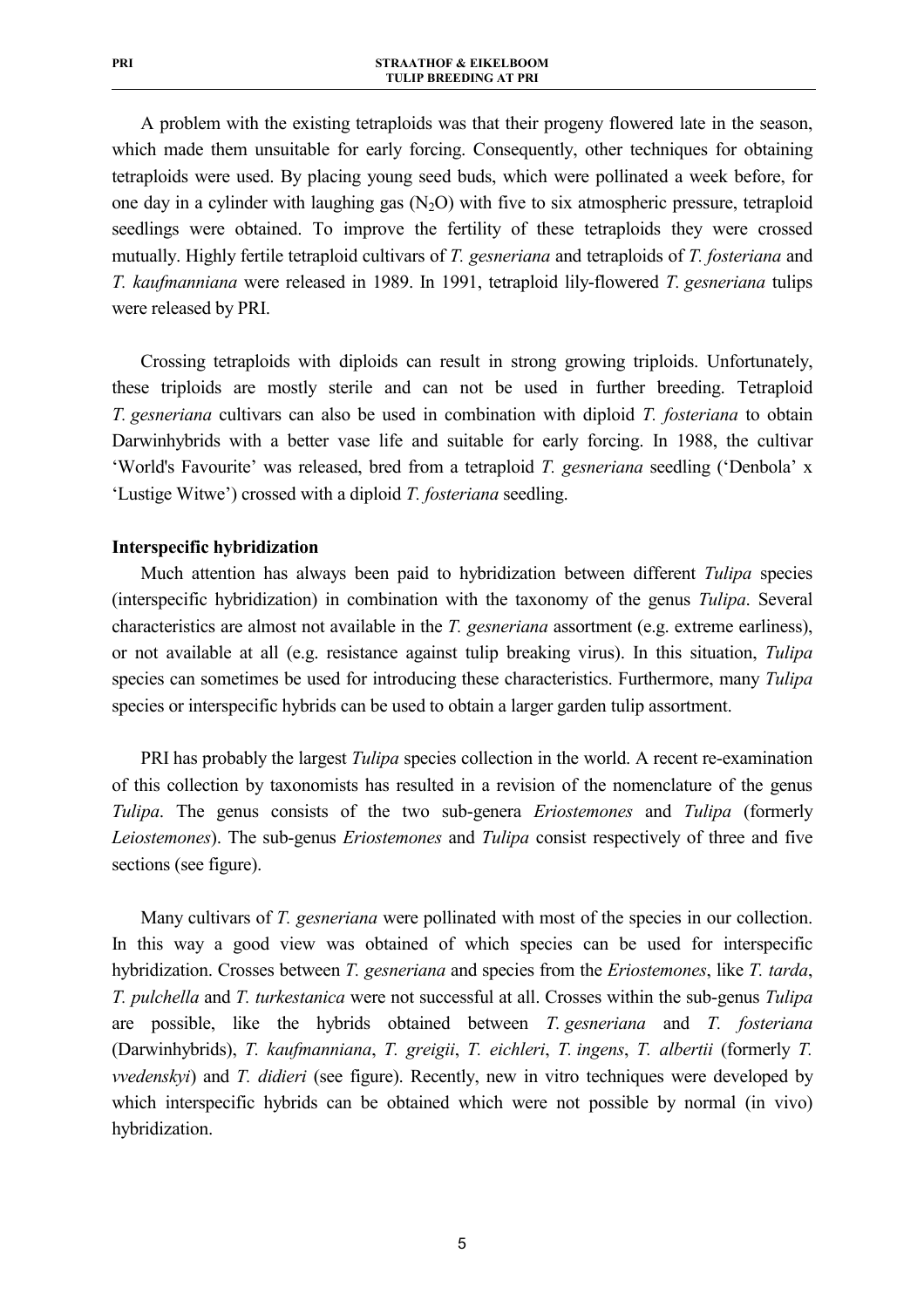Interspecific hybrids exhibiting characteristics like earliness and resistance against tulip breaking virus and *Fusarium* and several garden tulips were released by PRI. Some well known cultivars are 'Beau Monde', 'Come Back', 'Explosion', 'Lefeber's Memory', 'Pink Impression, 'Purple World' and 'Spryng'.

## **Vase life**

The vase life of the cut flower is one of the most import characteristics for the consumer. Research showed us that a large genetic variation is available in the cultivar assortment. Screening tests were developed by which the vase life of a genotype could be estimated. A good correlation was found between the keepability of the flower still attached to the bulb and the vase life of the flower. This means that breeders can select for vase life during the forcing period of the best genotypes. When a clone of a genotype has been obtained, the vase life can exactly be determined using a cut-flower test in water. The time between colouring of the flower bud and the moment that the ornamental value of the flower drops below a certain level, can be taken as a selection criteria. The vase life has been determined for many cultivars and the results made available to breeders and forcers.

## **Disease resistance**

Host resistance is the best approach to preventing diseases. The use of resistant cultivars gives better bulb production, less rejection of infected bulb lots, lower costs for chemical disinfection and needs less labour. Resistance is not only important for production, but also for forcing since bulbs infected with, for example, tulip breaking virus will give visible symptoms resulting in a low price at auction. Resistant cultivars are also important for bulb exports, since bulbs infected with *Fusarium* cause extra efforts to clean the stock and give rise to complaints from buyers. Furthermore, resistant cultivars can reduce the amount of chemical disinfection of bulbs.

#### *Fusarium* **resistance**

The *Fusarium* research, carried out in the eighties, has resulted in reliable screening tests for clones as well as for juvenile seedlings at the pre-selection stage. In these tests, tulip bulbs are planted in *Fusarium*-infested soil and grown under standardized conditions during the season. After harvest, bulbs are examined for *Fusarium* infection*.* Selection of one year old seedlings can reduce the number of plants in populations considerably at an early stage of the selection programme. Since seedling selection give some susceptible plants (escapes), selected plants have to be re-tested at the clonal level. Direct sowing of tulip seeds in *Fusarium* infested soil was less successful.

The inheritance of *Fusarium* resistance was investigated. It was found that the use of one resistant parent resulted in resistant descendants.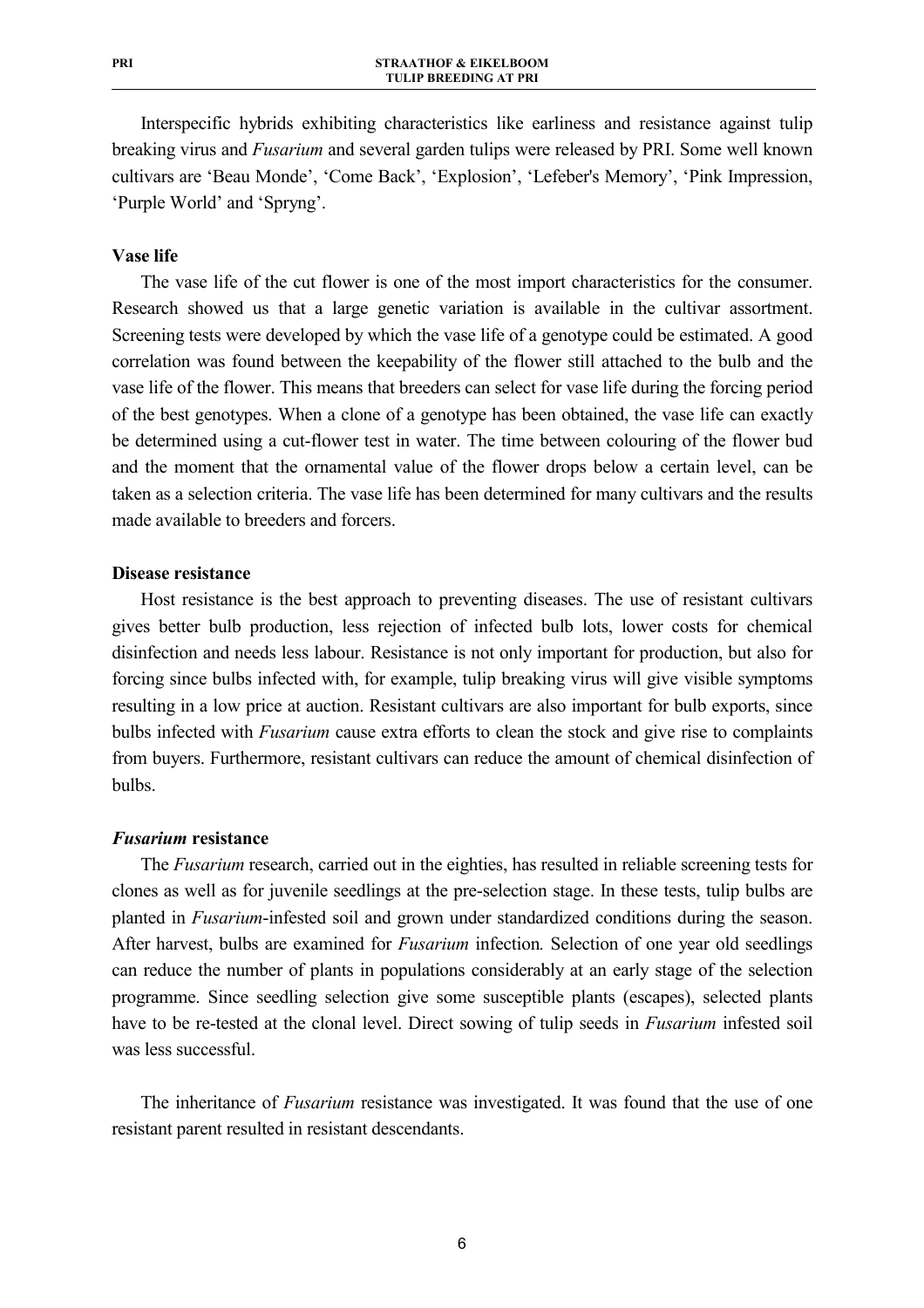Resistant cultivars and *Tulipa* species have been traced. In 1988, *Fusarium* resistant *T. gesneriana* material was released. Several of these genotypes are now becoming successful as new cultivars: examples include 'Furand', 'Furanel', 'Fusarino' and 'Fusor'. Some plant material released from the interspecific hybridization programme was also resistant.

# **Tulip breaking virus resistance**

The tulip breaking virus (TBV) research also resulted in reliable screening tests at clonal and seedling level. Leaves of flowering plants are inoculated by viruliferous aphids. Flower breaking was observed one year after inoculation. Absolute TBV resistance was found in several *T. fosteriana* cultivars such as 'Cantata' and 'Princeps'. In 1989 and 1991 TBV resistant *T. gesneriana* x *T. fosteriana* hybrids were released. The restoration of the F1-sterility of these hybrids makes further research necessary.

## **New breeding techniques**

Haploidization techniques, to obtain plants with only one set of 12 chromosomes, has been investigated. Embryo-like structures from young pollen (microspores) were obtained in tissue culture. Doubling of haploids (spontaneously or by chemicals) result in homozygous plants, which can simplify inheritance studies. New research is started recently.

In vitro propagation of tulip on a large scale is still a problem. The induction of somatic embryos in cell suspensions can perhaps result in higher production rates. This is now under investigation at LBO and PRI.

Genetic modification of tulips has also been investigated. Using a particle gun, additional DNA with reporter and selection genes, has been shot into regenerating tulip tissue in vitro. Hundreds of tulip bulbs were obtained, but it still takes at least 2 years before these bulbs will flower and stable integration can be proved.

Identification of tulip cultivars, based on protein markers, is now possible at the dry bulb stage. Using bulb extract, cultivars can be uniquely identified after electrophoresis in combination with staining for the isozyme esterase. This technique is also useful to check the hybrid identity of the progeny after an interspecific cross, at an early stage.

# **Future**

Due to the long juvenile period and the slow propagation rate of tulip many new genotypes from different programmes are still under investigation at PRI. If genotypes with useful characteristics are found they will be released to Dutch breeders. The PRI *Tulipa* collection will also be made more accessible to the breeders.